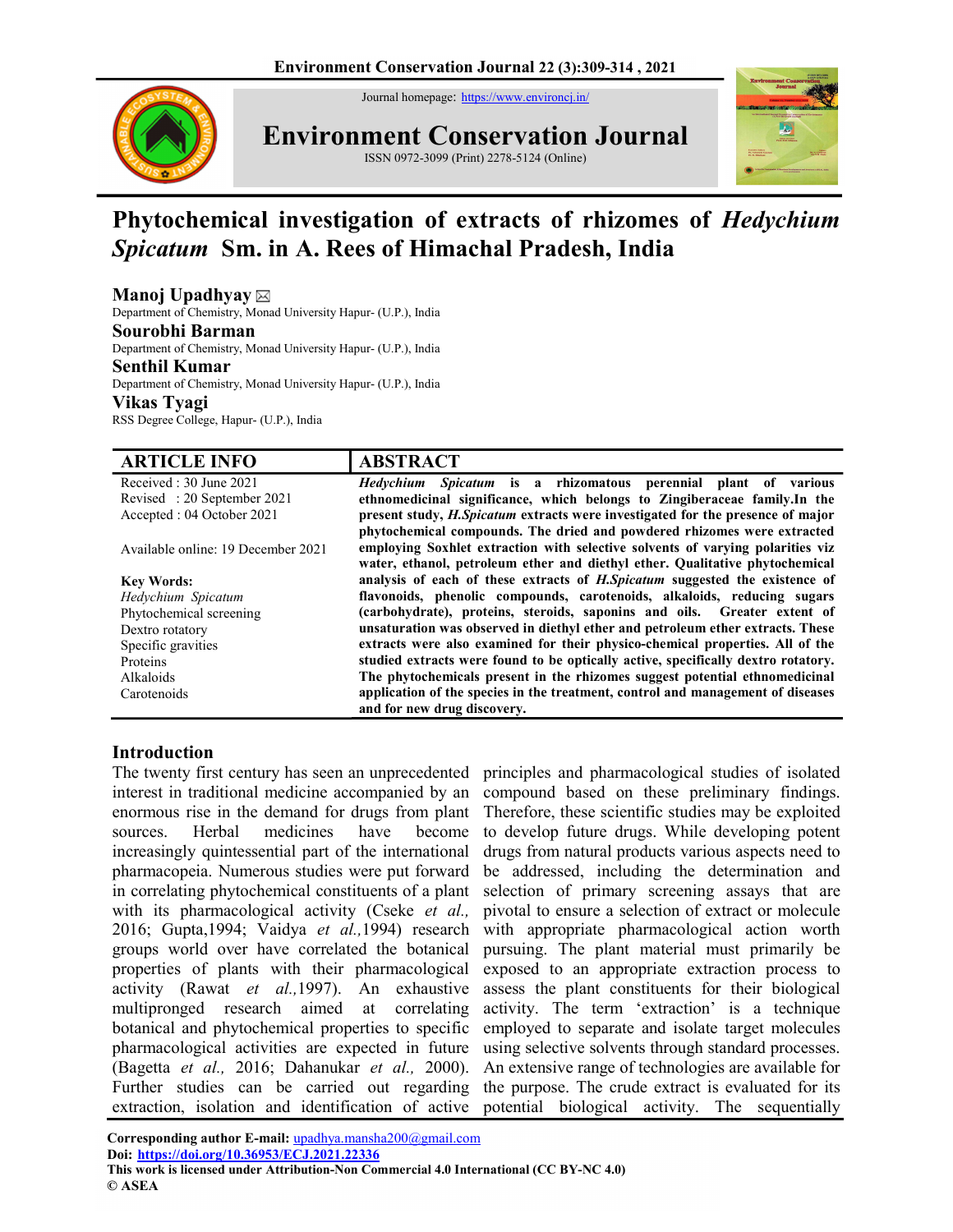fractioned crude extracts are subjected to further Preparation of rhizome extracts for potential biological activity (Bobzin et al., 2000; Gaudêncio et al., 2015).

Hedychium. spicatum is a conventional herbal medicine, used as remedy of cough, wounds, ulcer (Badola ,2009; Dwivedi et al.,2019; Giri et al.,2010), fever (Sahu ,1979; Savitharamma et al., 2007; Tavares et al., 2020) breathing problems(Kumari et al.,2011; Badoni et al., 2010) and hiccough (Rawat et al.,2021; Sahu.,1979; Savitharamma et al., 2007). The plant Hedychium spicatum sm. in a.rees is a perennial rhizomatous herb (syn. Gandasulium spicatum (Sm.) Kuntze, Hedychium acuminatum Roscoe) belongs to zingiberaceae family. It is a native plant related to the genera Hedychium. It spreads all through the subtropical Himalaya at an altitudinal range of 1000–3000 m (Samant et al., 1997; Thakur et al., 1989). The rhizomes are usually recognised as Kapurkachari in local language or Ban Haldi (Samant et al., 1997) in Hindi and Shati in Bangla and traditional name is Gandhamulika (Sahu, 1979; Chunekar ,1960). Hedychium. spicatum grows up to at least one metre height with elongated stem. The rhizomes have a pungent odor and a bitter flavor. It closely resembles Hedychium coronarium. The white ascending flowers are borne in terminal spikes and the leaves are approximately 30 cm long glabrous beneath, earning it the name spiked ginger lily. The leaves vary in breadth, glabrous, oblong and lanceolate. Fruit is capsule type; glabrous and globose (Nadkarni, 1976; Kirtikar et al., 1935). Rhizomes are externally yellowish-brown, which darken on storage. These are 15-20 cm long; 2.0- 2.5 cm in diameter; with a rough reddish brown layer marked with numerous scars and circular rings; rudiments of rootlets are visible (Handa, 1997).

# Material and Methods

The authentic rhizomes were collected from CSIR-Institute of Himalayan Bioresource Technology, Palampur, Himachal Pradesh. The rhizomes were washed and then rinsed with distilled water. The rhizomes were chopped into pieces, shade dried and finally dried for 2-3 days at ambient temperature and then pulverized to obtain a coarse powder.

suitable bio-assay tests, in order to evaluate them (A) Aqueous extract: 500 ml double distilled water were added to 100 grams of the powdered rhizome and boiled for 1 h at  $100^{\circ}$ C. The extract was subjected to filteration and vacuum evaporation. A dark brown solid (15.4 g) was obtained from Hedychium spicatum .

> (B) Ethanolic extract: In a Soxhlet extractor 100 g crushed material was placed and 500 ml of ethanol were added to it. The material was extracted for 72 hrs at 78ºC. Dark brown mixture was obtained. 500 ml of ethanol were added again to the soxhlet and kept for another 72 hrs. The process was repeated till the extract became colourless. All the extracts were pooled and vacuum distilled. A dark brown solid (5.25 g) was obtained.

> (C) Diethyl ether extract: In a Soxhlet extractor 100 g of the powdered rhizome was placed and 500 ml of diethyl ether were added. The material was extracted at 34ºC for 72 hrs. The extract subjected to filtration and vacuum evaporation to yield yellowish brown viscous oil (3.56 g).

> (D) Petroleum ether extract: In a Soxhlet extractor 100 g of the powdered rhizome was placed and 500 ml of petroleum ether were added. The extraction was carried out at 60-80ºC for 72 hrs. The extract subjected to filtration and vacuum evaporation to yield yellowish light brown viscous oil (1.68 g).

## Phytochemical Screening

Investigations for the presence of different class of natural product compounds, specific gravities, optical rotation, refractive index and pH were carried out by usual methods. The saponification values, acid values and iodine values were also determined for the essential oils and for the various extracted materials employing the established methods (Garratt, 1964; Guenther, 1963; Tyagi et  $al., 2013$ ) and in monographs of I.S.I. (1984).

## Results and Discussion

Soxhlet extraction was employed and the yield has been found to be varying depending upon the polarity of the solvent used and the solublities of the components present. The findings indicate that better extraction yields are obtained by using polar solvents (Iloki-Assanga et al., 2015; Lapornik et al., 2005; Nawaz, Nawaz et al., 2020). The colours of the decoctions, too, were observed to be varying. Table 1 summarizes the yields and physico-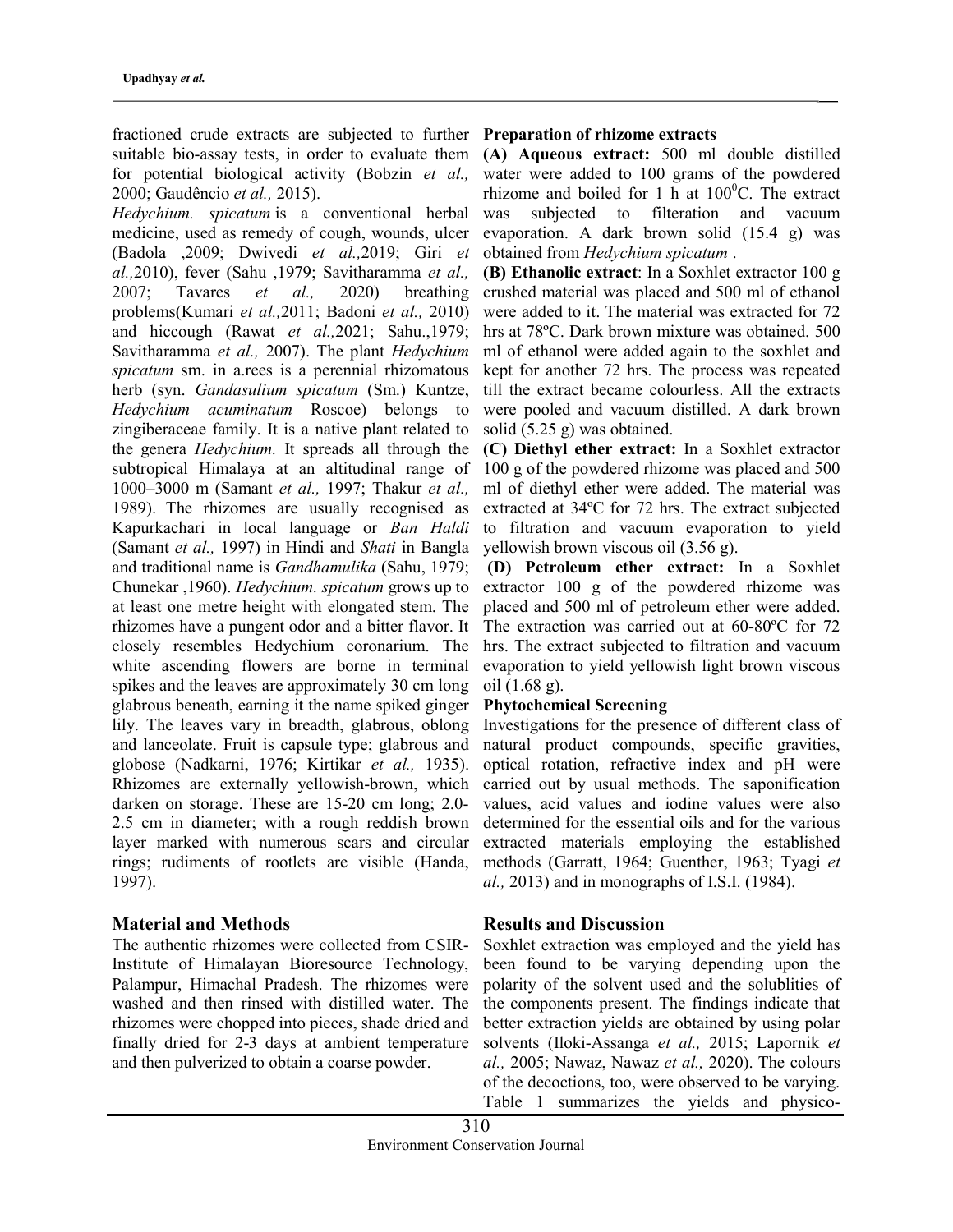chemical properties of extracted materials, while molecular weight compounds and much less the results of the phytochemical tests are described in Table 2. The extraction of the rhizomes through water provided a dark brown solid material with sharp odour and the yield was found to be maximum among all the solvents employed in the present work (Table 1). Presence of high percentage of water soluble substances in the rhizomes is suggested by highest yield in the case of the crude aqueous extract (Sravani et al., 2012; Tchabo et al., 2018). The existence of, reducing sugar (carbohydrate), protein, certain carboxylic acids, steroids and saponin as major phytochemical groups was indicated by the phytochemical screening of the aqueous extract of H. spicatum (Table 2). Low acid values and the pH values of higher than 5.0 indicate that not much free acids are present. The presence of comparatively high

unsaturated compounds is suggested by relatively low saponification and iodine values of the aqueous extract. Extraction through ethanol gives dark brown solid with pungent odour. Most of the part of ethanol extract was insoluble in water but soluble in mixture of ethanol and water (80:20). The ethanol extract comprises of aldehydic and ketonic compounds, carbohydrates, steroids and the flavonoids but devoid of alkaloids. The yield obtained in ethanol extract was found to be lesser with respect to the yield obtained in the case of aqueous extract. The relatively high saponification value and lower iodine value of ethanolic extract is indicative of presence of relatively low molecular weight compounds with lesser degree of unsaturation.

|                                                   | <b>Extract of H. spicatum</b> |                 |                |                |  |
|---------------------------------------------------|-------------------------------|-----------------|----------------|----------------|--|
| <b>Properties</b>                                 | Pet. Ether                    | Diethyl ether   | <b>Ethanol</b> | <b>Aqueous</b> |  |
|                                                   |                               |                 |                |                |  |
| <b>Colour of Decoction</b>                        | Yellow                        | Yellowish brown | Dark brown     | Dark red       |  |
| <b>Colour of Extract</b>                          | Yellowish light brown         | Yellowish brown | Dark brown     | Dark brown     |  |
|                                                   |                               |                 |                |                |  |
| <b>State</b>                                      | Viscous oil                   | Viscous oil     | Solid          | Solid          |  |
|                                                   |                               |                 |                |                |  |
| Odour                                             | Spicy                         | Sweet           | Sweet          | Sharp          |  |
|                                                   |                               |                 |                |                |  |
| Yield $(\%$ ,w/w)                                 | 3.67                          | 4.86            | 6.21           | 17.41          |  |
|                                                   |                               |                 |                |                |  |
| pH                                                | 4.61                          | 5.65            | 3.99           | 6.70           |  |
|                                                   |                               |                 |                |                |  |
| <b>Refractive index</b>                           | 1.31                          | 1.34            | 1.37           | 1.37           |  |
| $(0.025\%$ solution)                              |                               |                 |                |                |  |
|                                                   |                               |                 |                |                |  |
| Specific gravity $(30^{\circ}/30^{\circ})$        | 0.8662                        | 0.8937          | 0.8646         | $-$            |  |
| Optical                                           | 3°20'                         | $2^{\circ}06'$  | $4^{\circ}01'$ | $4^{\circ}07'$ |  |
| rotation( $25^{\circ}$ C)<br>$(0.025\%$ solution) |                               |                 |                |                |  |
|                                                   |                               |                 |                |                |  |
| <b>Acid value</b>                                 | 37.86                         | 35.38           | 33.35          | 16.28          |  |
|                                                   |                               |                 |                |                |  |
| <b>Saponification value</b>                       | 151.6                         | 142.2           | 154.2          | 73.00          |  |
|                                                   |                               |                 |                |                |  |
| <b>Iodine value</b>                               | 73.87                         | 41.76           | 13.65          | 14.54          |  |
|                                                   |                               |                 |                |                |  |

Table 1: Physicochemical analysis of the extracts of H. spicatum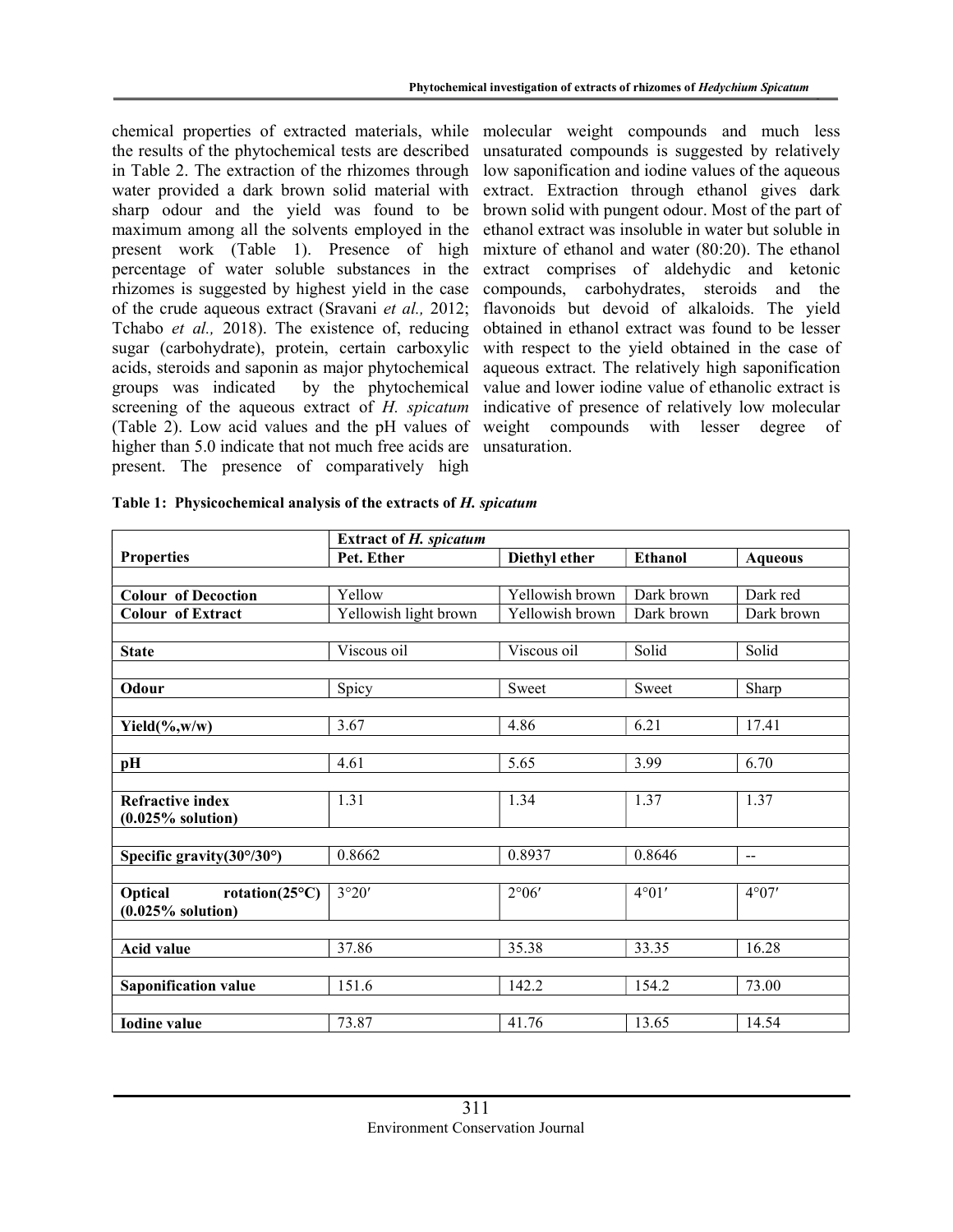|                                 | <b>Extract of H. spicatum</b> |                              |                          |                              |  |  |  |
|---------------------------------|-------------------------------|------------------------------|--------------------------|------------------------------|--|--|--|
| <b>Chemical tests</b>           | Pet. Ether                    | Diethyl ether                | <b>Ethanol</b>           | <b>Aqueous</b>               |  |  |  |
| Proteins and amino acids        |                               |                              |                          |                              |  |  |  |
| Xanthoproteic test              | $\overline{\phantom{a}}$      | $^{+}$                       | $\blacksquare$           | $\overline{\phantom{a}}$     |  |  |  |
| <b>Biuret</b> test              | $\overline{\phantom{0}}$      | $\overline{\phantom{0}}$     | $\overline{\phantom{a}}$ | $+$                          |  |  |  |
| <b>Alkaloids</b>                |                               |                              |                          |                              |  |  |  |
| Mayer's test                    | $+$                           | $\overline{\phantom{a}}$     | $\blacksquare$           | $\overline{\phantom{a}}$     |  |  |  |
| Carbohydrates                   |                               |                              |                          |                              |  |  |  |
| Molisch test                    | $\overline{\phantom{0}}$      | $\blacksquare$               | $+$                      | $+$                          |  |  |  |
| Carotenoids                     |                               |                              |                          |                              |  |  |  |
| Sulphuric acid test             | $\overline{\phantom{a}}$      | $\blacksquare$               | $\blacksquare$           | $\overline{\phantom{a}}$     |  |  |  |
| <b>Flavonoids</b>               |                               |                              |                          |                              |  |  |  |
| Alkaline reagent test           | $+$                           | $^{+}$                       | $+$                      | $\qquad \qquad \blacksquare$ |  |  |  |
| Lead acetate test               | $+$                           | $+$                          | $+$                      | $\overline{\phantom{0}}$     |  |  |  |
| <b>Steroids</b>                 |                               |                              |                          |                              |  |  |  |
| Salkowski's test                | $\blacksquare$                | $+$                          | $+$                      | $+$                          |  |  |  |
| Aldehydic                       |                               |                              |                          |                              |  |  |  |
| Tollen's test                   | $+$                           | $\blacksquare$               | $^{+}$                   | $^{+}$                       |  |  |  |
| Fehling solution                | $+$                           | $\overline{\phantom{0}}$     | $+$                      | $\ddot{}$                    |  |  |  |
| Schiff's reagent                | $+$                           | $\qquad \qquad \blacksquare$ | $+$                      | $\blacksquare$               |  |  |  |
| Ketonic                         | -                             | $\qquad \qquad \blacksquare$ | $^{+}$                   | $\qquad \qquad \blacksquare$ |  |  |  |
| Carboxylic                      | ۰                             | $\qquad \qquad \blacksquare$ | $\blacksquare$           | $+$                          |  |  |  |
| <b>Phenolic</b>                 | $+$                           | $\overline{\phantom{a}}$     | $\overline{\phantom{a}}$ | $\blacksquare$               |  |  |  |
| <b>Unsaturation</b>             |                               |                              |                          |                              |  |  |  |
| Bromine water test              | $+$                           | $^{+}$                       | $^{+}$                   | $^{+}$                       |  |  |  |
| Alkaline KMnO <sub>4</sub> test | $+$                           | $+$                          | $^{+}$                   | $\ddot{}$                    |  |  |  |

Table 2: Phytochemical Analysis of the extracts of H. spicatum

 $Key: (-) = Absent, (+) = Present$ 

Yield in diethyl ether is marginally lower than that in alcohol. Instead of solid material, it gave yellowish brown viscous oil. The obtained oil was almost neutral in character (pH 4.54) and lighter than water (Tables 1). It was found to be dextro rotatory with enough acid value (Tables 1) and high degree of unsaturation as indicated by its iodine value (Table 1). However, a relatively large saponification value suggests the existence of greater amount of low molecular weight compounds. The carbohydrates and were not found in the extracted mass but indicated presence of flavonoids, steroids and proteins. Because of the sweet, characteristic odor and its solubility in ether, the extracted oil can be used in perfumery.

Extraction through the non-polar solvent petroleum ether yielded reddish brown viscous oil. The yield of the substance obtained through petroleum ether extraction is the lowest of all the solvents, indicating lesser amount of fatty acids. Flavonoids and carbohydrates were absent but some aldehydes and phenolic compounds were found, as evident by

their positive tests in petroleum ether extract (Table 2). Petroleum ether extract of a plant material usually contains the fatty oils (Tse, 2005). A good saponification value (Table 1) indicated the presence of sufficient amount of saponifiable matter. A slight acidic pH of the extracted samples confirms their suitability in preparation of syrups, skin ointments and also as colorant for food and drug. All the extracts were dextro rotatory thus enhancing the probability of exhibiting biological activity as molecular chirality directs whole-cell chirality (Inaki, 2016; Morozov, 1979). Since phenolic compounds are present, it's possible that such extracts may show antioxidant effects. These extracts could be utilized to isolate and identify antioxidant molecules that could be studied further in the treatment of diseases caused by free radicals.

# Conclusion

The study of H. spicatum extracts showed the presence of almost similar groups of compounds.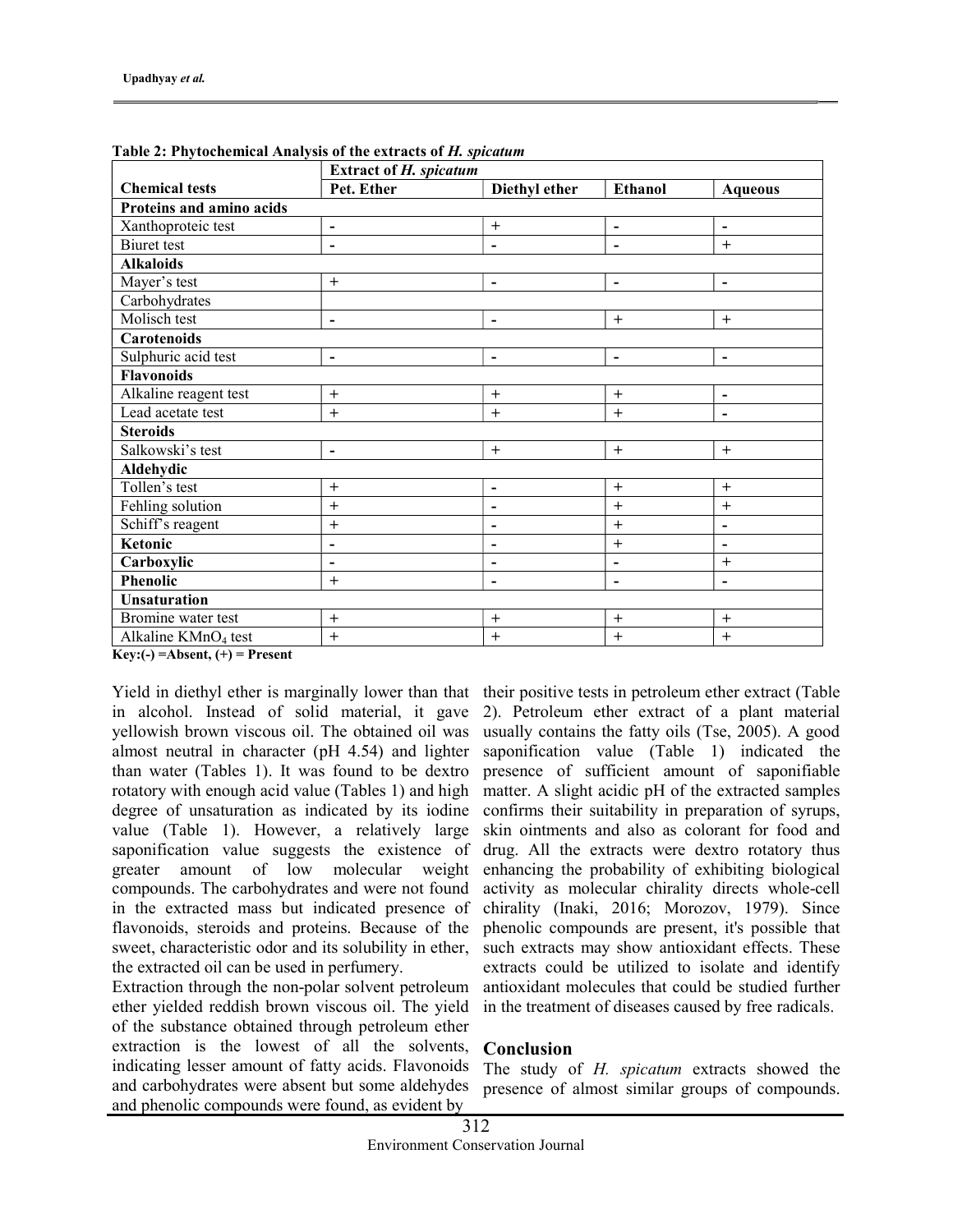Carbohydrates, protein, steroids, and saponin are important phytochemical groups found in the aqueous extract of H. spicatum. These compounds in the form of water soluble extracts seem to be quite important as they find use in various herbal formulations and ethnomedicinal applications. Aldehydic and ketonic groups, carbohydrates, steroids, and flavonoids are found in the ethanol extract. The alcohol soluble compounds particularly flavonoids can act as antioxidants. The ether extracted oily mass rich in flavonoids and steroids with characteristic sweet odour can also be used in perfumery apart from pharmaceutical applications.

### References

- Badola, H. K. (2009). Hedychium spicatum—A commercial Himalayan herb needs entrepreneurship at local level. Non-Wood News, 19, 26-27.
- Badoni, A., Bisht, C., & Chauhan, J. S. (2010). Micropropagation of Hedychium spicatum Smith using in vitro shoot tip. Stem Cell,  $I(1)$ , 11-13.
- Bagetta, G., Cosentino, M., Corasaniti, M. T., & Sakurada, S. (Eds.). (2016). Herbal medicines: development and validation of plant-derived medicines for human health. CRC Press.
- Bobzin, S. C., Yang, S., & Kasten, T. P. (2000). LC-NMR: a new tool to expedite the dereplication and identification of natural products. Journal of Industrial Microbiology and Biotechnology, 25(6), 342-345.
- Chunekar K.C.(1960).Bhav Prakasa Nighantu (Hindi translation).Bharati Publications, Varanasi.
- Cseke, L. J., Kirakosyan, A., Kaufman, P. B., Warber, S., Duke, J. A., & Brielmann, H. L. (2016). Natural products from plants. CRC press.
- Dahanukar, S. A., Kulkarni, R. A., & Rege, N. N. (2000). Pharmacology of medicinal plants and natural products. Indian journal of pharmacology, 32(4), S81- S118.
- Dwivedi, T., Kanta, C., Singh, L. R., & Prakash, I. (2019). A list of some important medicinal plants with their medicinal uses from Himalayan State Uttarakhand, India. Journal of Medicinal Plants, 7(2), 106-116.
- Garratt D.C. (1964).The Quantitative Analysis of Drugs, (Vol.- III), Chapman Hall International, London:
- Gaudêncio, S. P., & Pereira, F. (2015). Dereplication: racing to speed up the natural products discovery process. Natural product reports, 32(6), 779-810.

The current investigation also discovered that the Pet. ether extract of H. spicatum has a considerable amount of phenolic compounds that may have antioxidant properties. As a result, this plant could be utilized to isolate and identify antioxidant chemicals that could be studied further in the treatment of diseases caused by free radicals.

### Acknowledgement

The authors owe a debt of gratitude to CSIR-IHBT Palampur, Himachal Pradesh and Department of Chemistry, Monad University, Hapur.

- Giri, D., Tamta, S., & Aseesh, P. (2010). A review account on medicinal value of Hedychium spicatum Buch-Ham ex Sm: Vulnerable medicinal plant. Journal of Medicinal Plants Research, 4(25), 2773-2777.
- Guenther E. (1963), The Essential Oils. D.Van Nostrand Company. New York.
- Gupta, S. S. (1994). Prospects and perspectives of natural plant products in medicine. Indian J Pharmacol, 26(1), 1-12.
- Handa, H. S., & Kaul, M. K. (1997). Supplement to cultivation and Utilization of Aromatic Plants.
- Kirtikar K.R., Basu R.D. (1935). Indian Medicinal Plants (2<sup>nd</sup> Edition). International Book Distributors, Dehradun.
- Kumari, P., Joshi, G. C., & Tewari, L. M. (2011). Diversity and status of ethno-medicinal plants of Almora district in Uttarakhand, India. International journal of biodiversity and conservation, 3(7), 298-326.
- Lapornik, B., Prošek, M., & Wondra, A. G. (2005). Comparison of extracts prepared from plant by-products using different solvents and extraction time. Journal of food engineering, 71(2), 214-222.
- Morozov, L. (1979). Mirror symmetry breaking in biochemical evolution. Origins of life, 9(3), 187-217.
- Nadkarni, K., & Nadkarni, A. K. (1976). Indian Materia Medica, Popular Prakashan Pvt. Ltd., Bombay, 1, 799.
- Nawaz, H., Shad, M. A., Rehman, N., Andaleeb, H., & Ullah, N. (2020). Effect of solvent polarity on extraction yield and antioxidant properties of phytochemicals from bean (Phaseolus vulgaris) seeds. Brazilian Journal of Pharmaceutical Sciences, 56.
- Rawat, A. K. S., Mehrotra, S., Tripathi, S. C., & Shome, U. (1997). Hepatoprotective activity of Boerhaavia diffusa L. roots—a popular Indian ethnomedicine. Journal of ethnopharmacology, 56(1), 61-66.